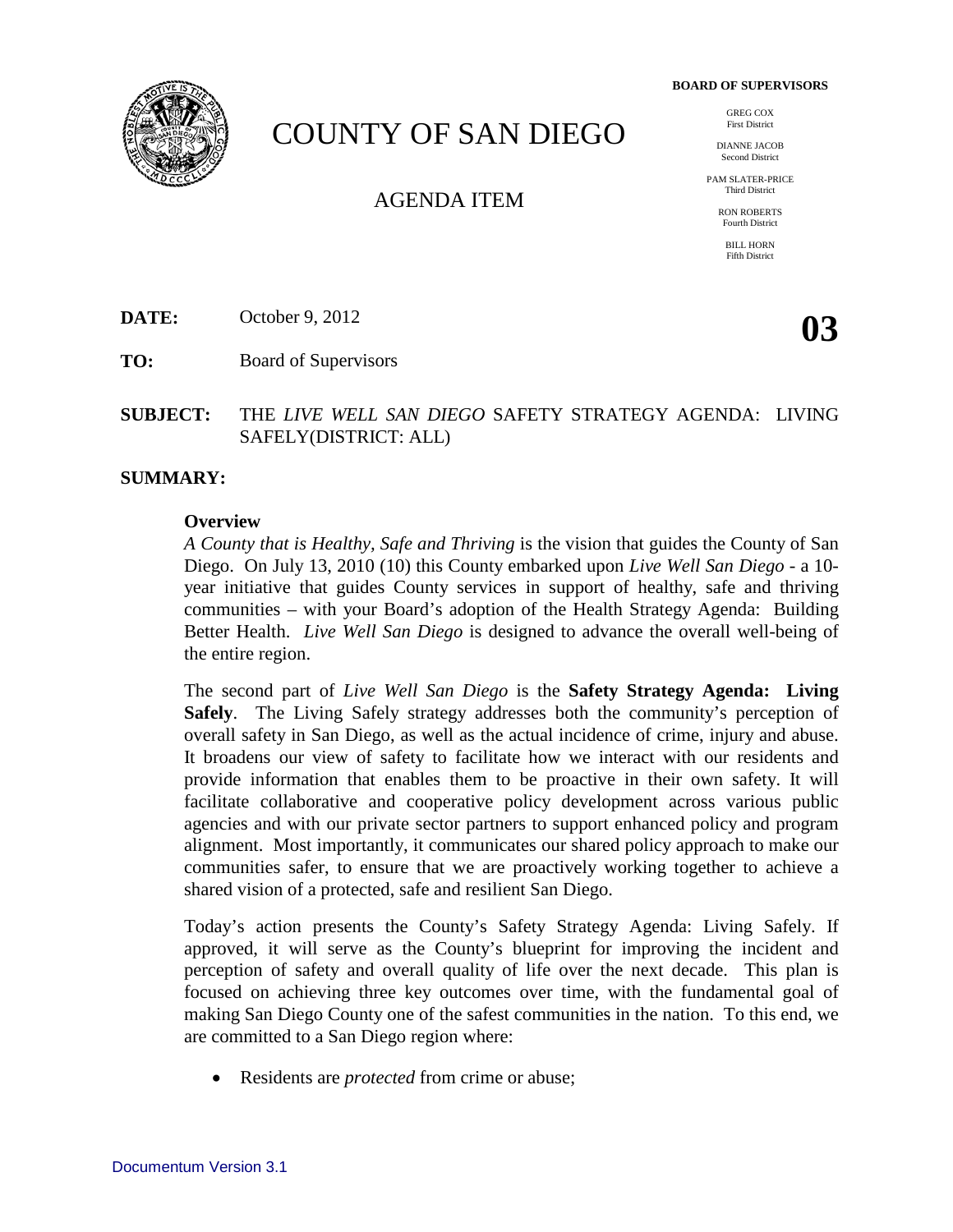- Neighborhoods are *safe* to work, live and play; and
- Communities are *resilient* to disasters and emergencies

#### **Recommendation(s) CHIEF ADMINISTRATIVE OFFICER**

1. Receive and approve the County's Safety Strategy Agenda: Living Safely.

#### **Fiscal Impact**

There is no direct fiscal impact associated with this request. The Safety Strategy is a framework for action for all County departments that will focus on optimizing existing resources, delivering services smarter, and informing residents about the actions they can take and choices they can make to lead safer lives. Improving safety will lead to improved quality of life and result in significant savings to taxpayers.

## **Business Impact Statement**

N/A

**Advisory Board Statement** N/A

#### **BACKGROUND:**

The impacts of crime, abuse, and serious injuries can have lasting harm, and in the most serious cases, result in a preventable loss of life. All over the nation the problems associated with crime and safety issues provide ongoing challenges for the public sector as well as key business groups, community organizations and residents. Annual spending on law enforcement and related safety programs in San Diego alone runs into the billions of dollars. However, this does not take into account the difficult to measure human costs of crime and safety, including significant emotional costs affecting victims, their families and the broader community.

While San Diego is by national standards a safe region, the Safety Strategy Agenda: Living Safely emphasizes that we can always work better together in order to keep San Diego County one of the safest communities in the nation. The Living Safely strategy addresses both the community's perception of overall safety in San Diego, as well as the actual incidence of crime and injury. It broadens our view of safety to facilitate how we interact with our residents and provide information that enables them to be proactive in their own safety. It will facilitate collaborative and cooperative policy development across various public agencies and with our private sector partners to support enhanced policy and program alignment. In addition, it communicates our shared policy approach to make our communities safer, to ensure that we are traveling in the same direction, toward the same vision.

If approved, the County's Safety Strategy Agenda: Living Safely will serve as the County's blueprint for improving the incident and perception of safety and overall quality of life over the next decade. This plan is focused on achieving three key outcomes over time, with the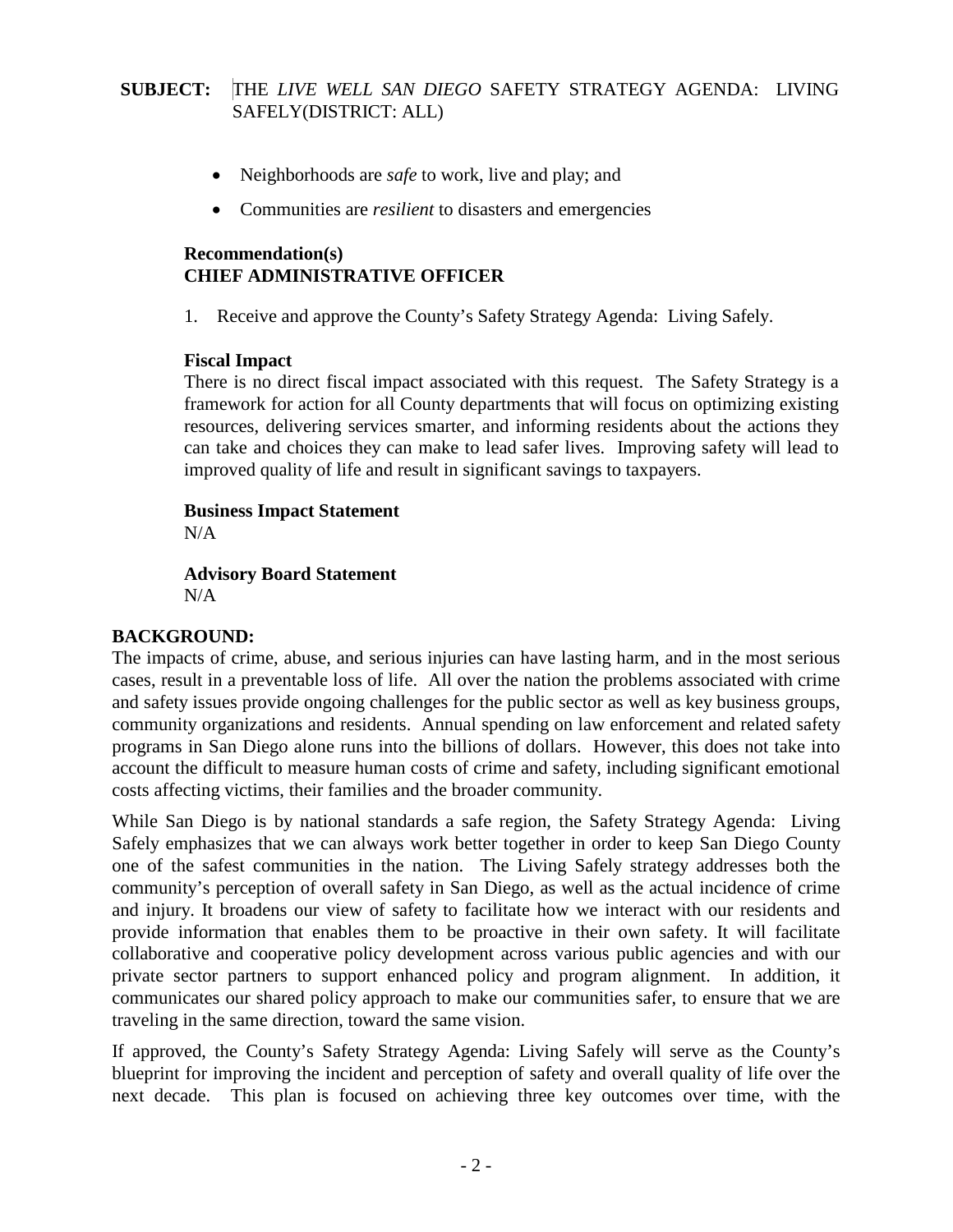fundamental goal of making San Diego County one of the safest communities in the nation. To this end, we are committed to a San Diego region where:

- Residents are *protected* from crime or abuse;
- Neighborhoods are *safe* to work, live and play; and
- Communities are *resilient* to disasters and emergencies.

#### **Residents are** *protected* **from crime or abuse**

At heart of reducing crime and abuse is the goal of reducing victimization. Crime and abuse can affect all of us, either as direct victims ourselves, or indirectly, as friends or family members of those who have been victimized, or as witnesses to a crime. The associated costs of crime not only impact our use of limited public resources, but also results in significant social costs that can impact well-being and quality of life within our communities.

Criminal justice and social service agencies within San Diego are committed to a coordinated, collaborative approach to create a region where residents are protected from crime and abuse. Agencies within this County have already made an unprecedented commitment to working together to develop and implement strategies that improve public safety. Locally, our strategy has advanced a balanced-approach model that reduces crime by holding offenders accountable while providing them access to rehabilitation. In addition, we will work towards stronger coordination between County services to better identify and target those at risk of victimization, abuse and neglect, and enhance response and support services for those impacted.

#### **Neighborhoods are** *safe* **to work, live and play**

Tackling safety issues in our region requires more than solely efforts to prevent crime and abuse. Serious injuries and preventable deaths continue to be a major concern in San Diego. Nationally, preventable injuries send nearly 27 million Americans to hospital emergency rooms every year. In 2011, nearly half of all deaths investigated by the County's Medical Examiner were caused by accidents, such as car crashes and drowning. The personal devastation caused by a disabling injury or injury-related death is compounded by the actual costs and related economic burdens. Abuse and other traumatic events cause serious and lasting harm; exposure to abuse and traumatic events exacts a heavy toll, and can shorten life-spans.

The Living Safely strategy aims to improve outcomes by facilitating stronger social ties within neighborhoods to reduce isolation and supporting community design that promotes safety. In addition, this strategy calls for promoting safety in the home and workplace, empowering individuals to lead safer lives. These efforts include addressing safety in our own workplace by incorporating protection into County employee wellness initiatives to maintain a healthy, safe and productive workforce.

#### **Communities are** *resilient* **to disasters and emergencies**

Along with San Diego's idyllic location and weather comes the significant risk of natural and man-made disasters. Within the past decade, San Diego has endured two major firestorms that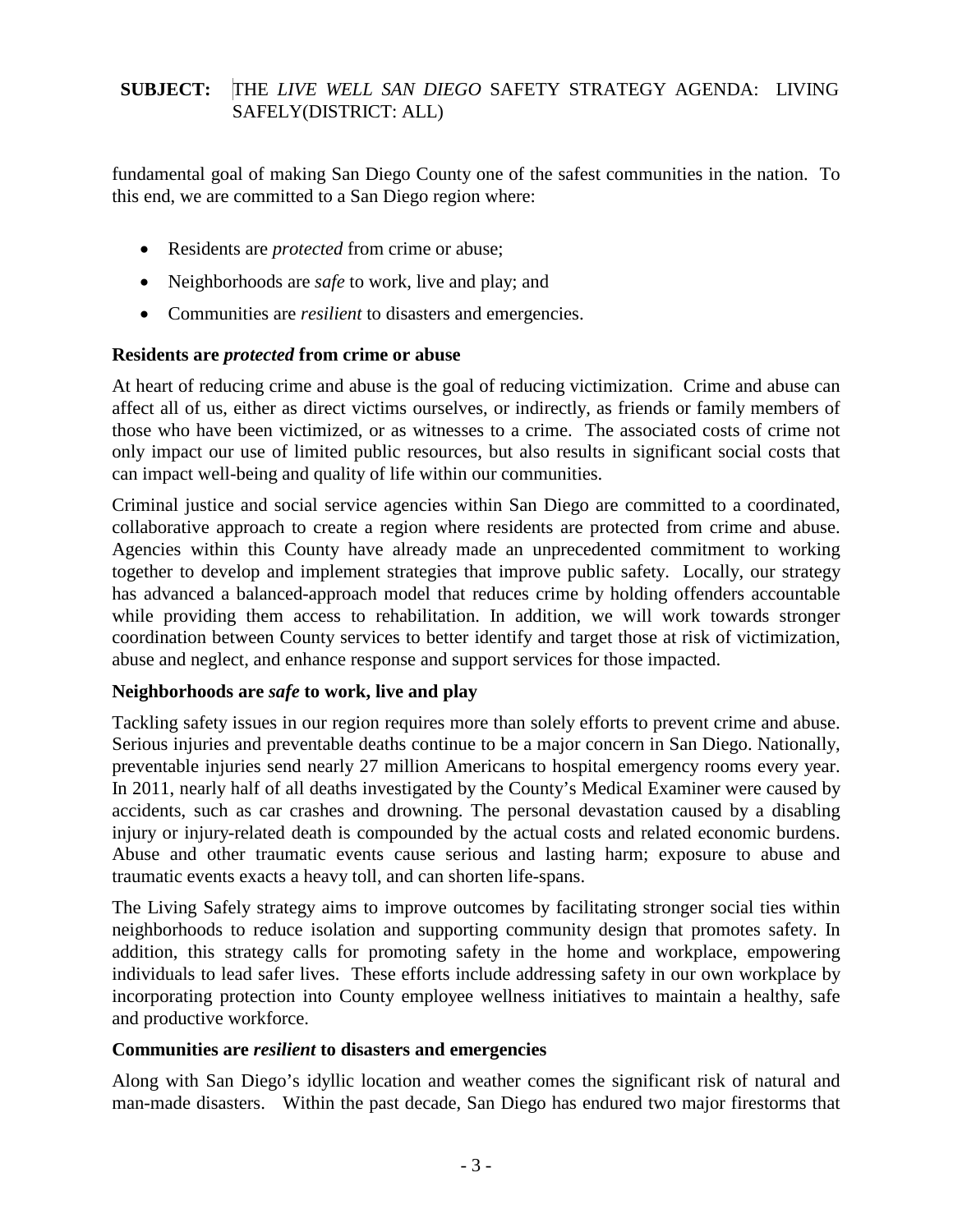have resulted in significant losses. The topography and geographic location makes the San Diego region highly susceptible to wildfires, earthquakes, environmental and public health threats.

The County of San Diego has undertaken significant efforts to improve our region's ability to respond to emergencies and disasters. Still, natural and man-made risks show few signs of abating. With the financial burdens faced by our region, and across the nation, the County is challenged to think strategically and collaboratively about how we support local and regional efforts to leverage partnerships and empower public engagement.

This strategy recognizes that disaster preparedness, at both the community and personal level, is critical to the overall safety and resiliency of the region. Resiliency requires implementation of effective preparedness programs and incident management. But it also requires leadership from our public agencies and public engagement, well before incidents occur. Public engagement is not new and has been an integral part of our strategy in San Diego, but this initiative emphasizes a commitment to strengthening resiliency through civil and community preparedness.

The County's Safety Strategy is about expanding our approach to safety - it communicates our shared policy approach to make our communities safer, to ensure that we are proactively working together to achieve a shared vision of a protected, safe and resilient San Diego. The Safety Strategy is designed to be a cooperative approach with all our local partners, agencies, and most importantly, our residents. All County departments play a role in improving the safety of residents and this plan unifies activities to promote how we can all live safely.

#### **Linkage to the County of San Diego Strategic Plan**

This requested action is in alignment with the County of San Diego's 2012-17 Strategic Plan. Live Well San Diego and the Safety Strategy Agenda: Living Safely establish a comprehensive framework that guides our approach to safety in the region. The strategy sets a course for building a better service-delivery system that is innovative, maximizes quality and eliminates waste to improve the safety of our region, and a path that supports positive outcomes, safe living, and policy changes for a safe environment.

Respectfully submitted,

 *for* WALTER F. EKARD Chief Administrative Officer

**ATTACHMENT(S)** Safety Strategy Agenda: Living Safely